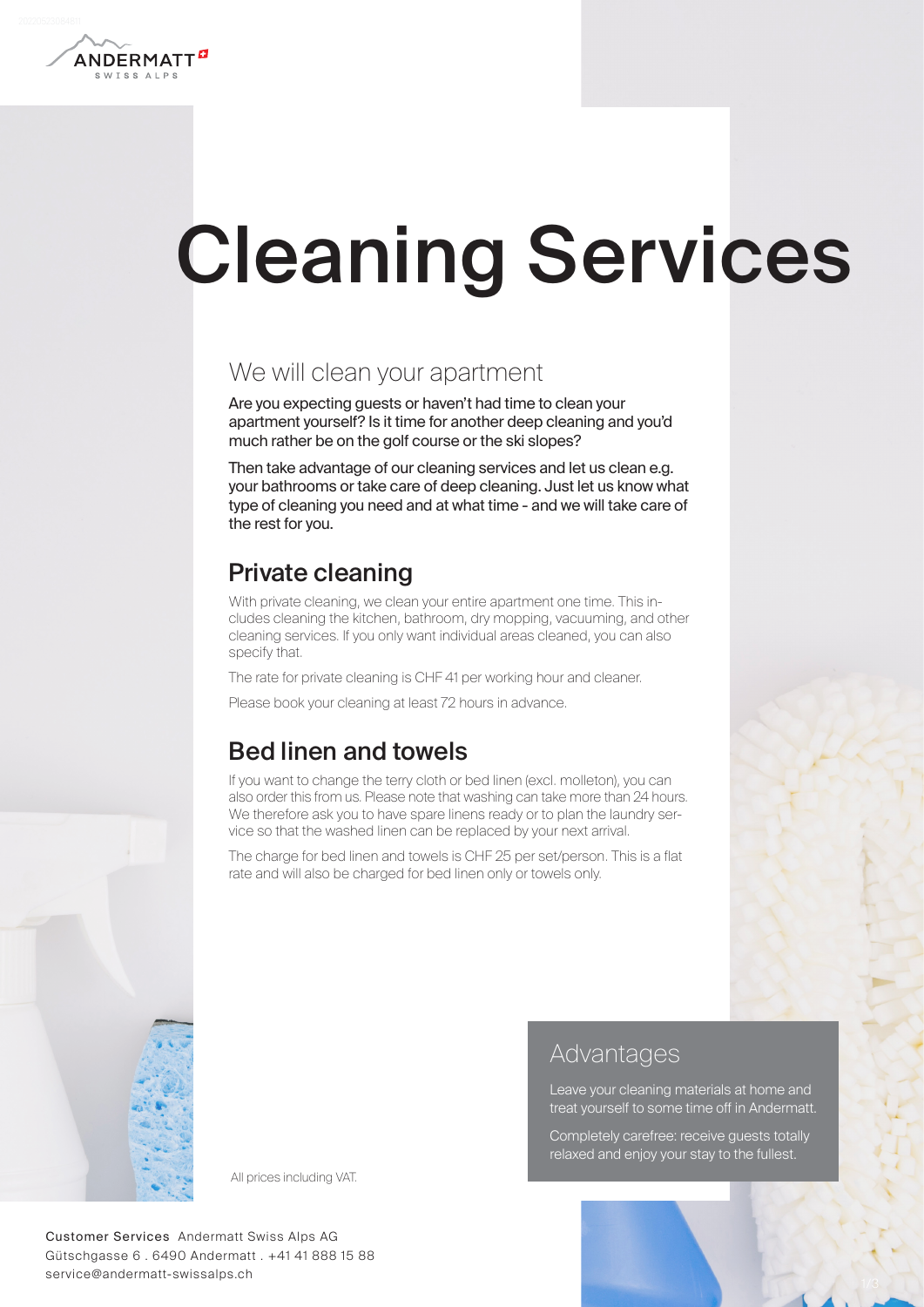

## Deep cleaning

Make the most of your time in Andermatt – enjoy the great outdoors and leave the cleaning to us. You can order deep cleaning with the services listed below:

#### Services included in deep cleaning

- Removing loose dirt
- Defrosting and cleaning the refrigerator
- Kitchen (exhaust hood, cleaning filters)
- Cleaning windows inside and out, including frames and sills (cleaning both sides can be guaranteed only if the windows can be opened and accessed from the inside)
- Cleaning blinds
- Moving beds and furniture, thoroughly vacuuming and cleaning (if furniture can be moved)
- Brushing off and vacuuming both sides of mattresses
- Descaling and thoroughly cleaning shower heads and flow limiters
- Refreshing the oil finish of parquet floors: applying oil and working it in
- Cleaning and disinfecting switches and controls
- Checking lighting / lamps
- Cleaning the balcony (including furniture)
- Final check

#### Charges for one-time deep cleaning

If your apartment needs spring cleaning, please contact us directly to enquire about and order deep cleaning. Please book/enquire about deep cleaning at least 2 weeks in advance.

#### Charges for deep cleaning twice a year

If you want to have your apartment cleaned twice a year, or for spring cleaning and autumn cleaning, book this deep cleaning offer, which includes two cleanings and benefit from an attractive subscription price.

All prices including VAT.